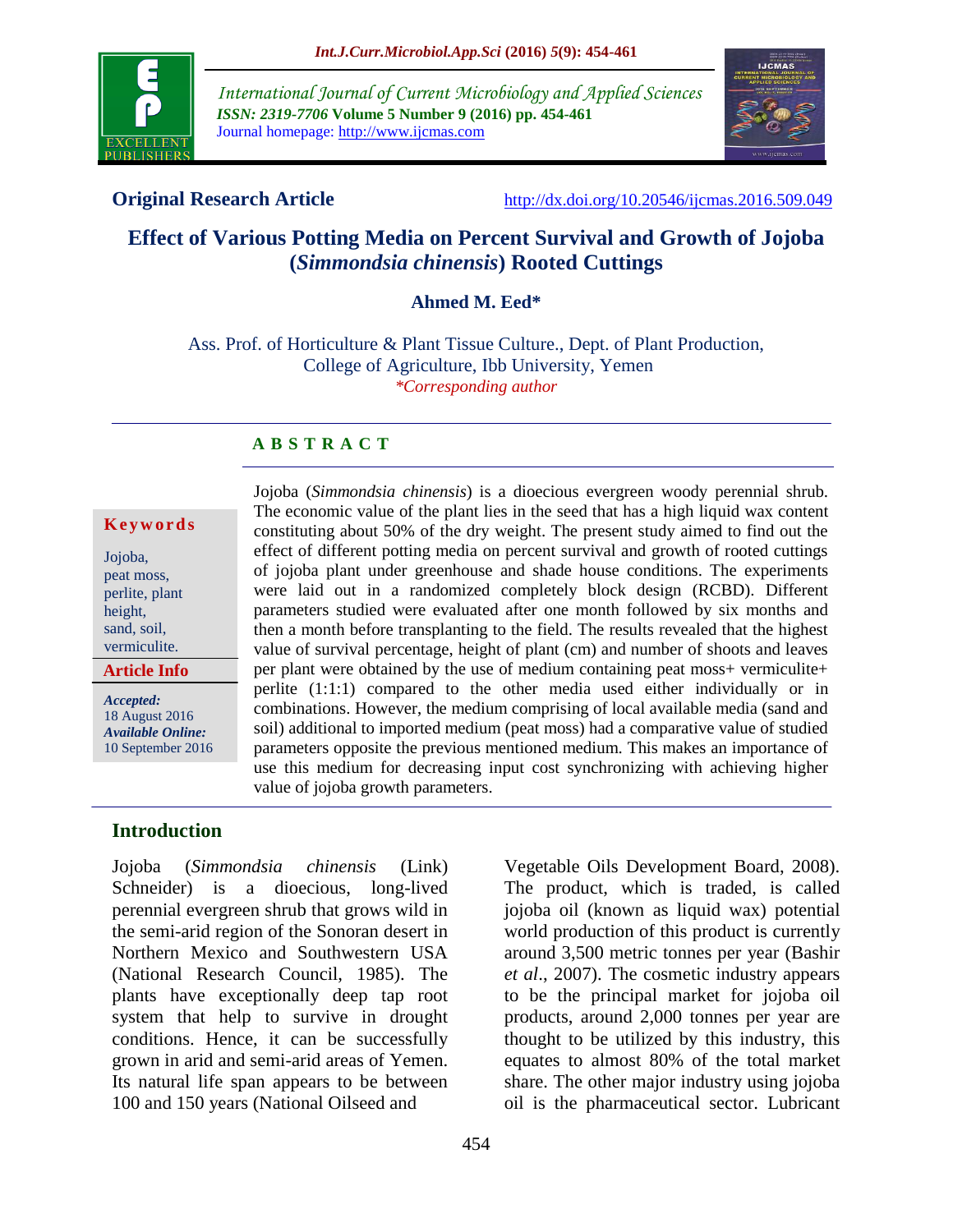applications provide a market for around 100 tonnes of jojoba oil annually. Jojoba oil is a high quality substitute for sperm oil (from the sperm whale); availability of this product is limited now due to the restrictions placed on whaling (Bagby, 1988). Plantations are established by using seeds, seedlings, rooted cuttings, or plantlets produced from tissue culture. Plant vigor, more number of shoots and leaves are important features for good survival and growth of the plant. The growth of aerial plant parts exclusively depends upon the subterranean plant parts. So for normal growth and development of aerial plant parts, proper and suitable environment must be provided to the root system (Wazir *et al*., 2004). John (1981) observed that incorporation of organic wastes improved the root zone environment. Vermiculite was used as a medium for jojoba cuttings by Thomson (1982). Feldman *et al*., (1983) reported that incorporating Osmocote (macronutrient fertilizers containing NPK @ 19-6-12 respectively) into the potting media consisting of a mixture of perlite and vermiculite (1:1) had an advantage for jojoba cuttings. Lee and Palzkill (1984) found that jojoba cuttings rooted and grown significantly more in a mixture of perlite+ vermiculite (1:1) than in Oasis Root Cubes. They also transplanted rooted cuttings into a commercial peat+ vermiculite potting mix and grown for three months in a shade house (50% shade) during summer months. The cuttings grew into normal appearing plants. Howard *et al*., (1984) raised jojoba cuttings in peat+ perlite medium. Mixture of perlite and vermiculite as potting medium for jojoba cuttings is also reported by National Research Council of USA (1985). Harsh and Muthana (1985) used coarse river sand, sandy soil, or a mixture of the two for stem cuttings of jojoba. Palzkill (1988) after trying many different media settled on a mixture of perlite and vermiculite (1:1) for

sticking the jojoba cuttings in flats and a mixture of peat, perlite and vermiculite  $(1:1:1)$  for sticking the cuttings in individual containers. Eed and Burgoyne (2014) rooted and grew jojoba hard-wood stem cuttings well in a medium contained peat moss and soil (1:1) under plastic tunnel conditions. Ahmad and Qasim (2003) studied the effect of various potting media to determine growth response and nutrient uptake efficiency of *Scindapsus aureus* using FYM, (farmyard manure) leaf mold, poultry manure as main source by making different combinations with sand, silt and saw dust. Potting media in different combinations were better than sole factor of soil itself as different combinations of potting media presented more growth and vigor of the plants along with improving total available nitrogen and phosphorus. Wazir *et al*., (2003) studied the effect of different soil media on the growth of *Dracaena dermensis* var. Janet Craige cuttings. Direct cuttings of Dracaena were planted in 15 cm clay pots containing different soil mixture such as silt, saw dust, leaf mold and garden soil. They found that soil media of  $silt+$  garden soil+ leaf mold+ saw dust gave maximum number of leaves and silt+ garden soil gave maximum stem length.

A comprehensive literature is available on the use of rooting media for direct planting of jojoba cuttings into these media, but very little literature is available on the use of soil media for the planting of rooted cuttings during transitional period before planting of these cuttings into field conditions. Direct planting of rooted cuttings into the field conditions may cause death of cuttings, because of stress due to high temperature and low humidity during hot summer months or frost injury during winter months in arid and semi-arid regions (Harsh *et al*., 1987). Jojoba is a slow growing plant. In the hardening process of rooted cuttings, the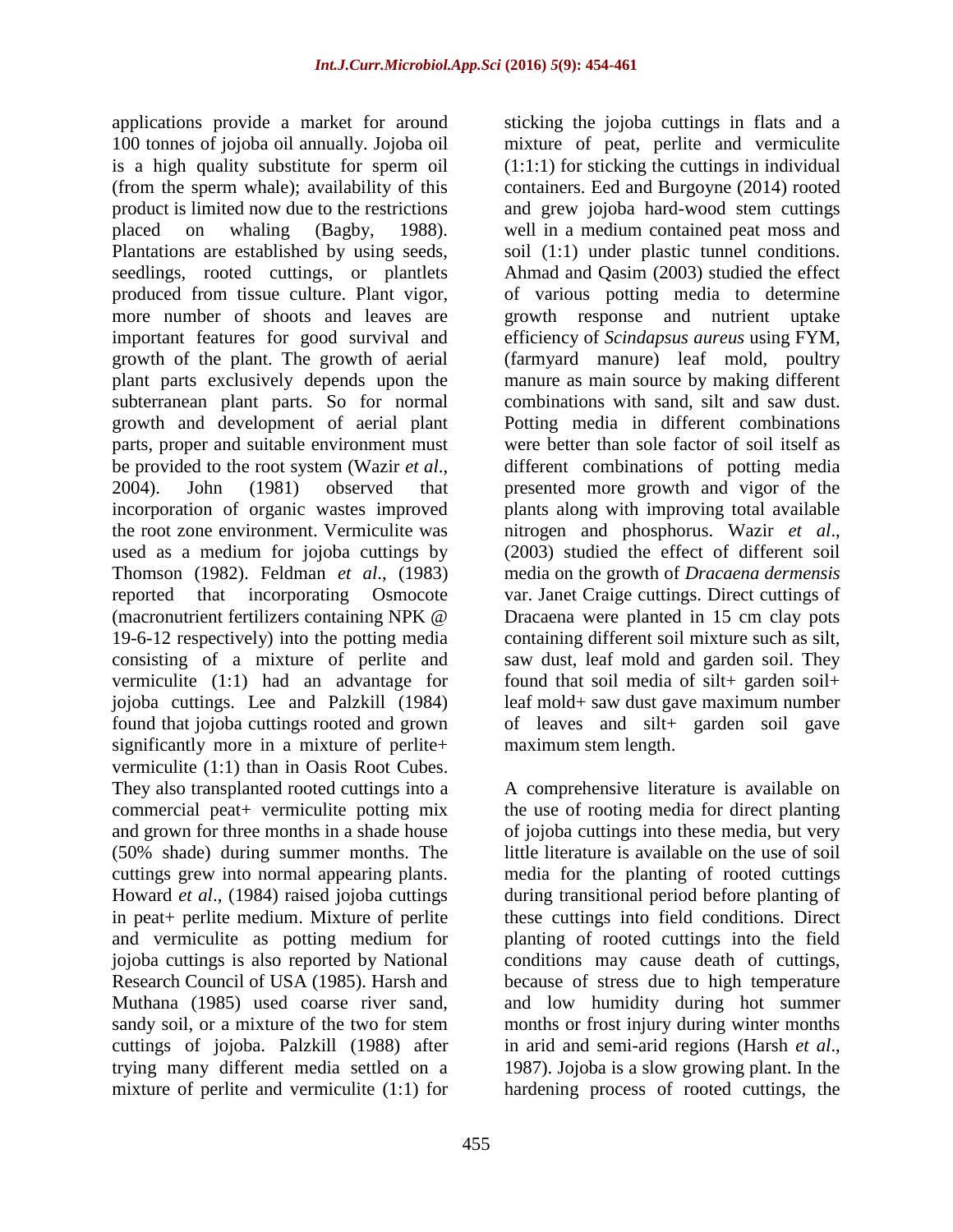cuttings should be shifted to such a soil or a mixture of soil and mineral components medium that may enhance its growth and vigor before going to the field plantation. Therefore, the present investigations were conducted with aim of studying the effect of different potting media on survival percentage and growth parameters of rooted cuttings of jojoba plant before transplanting to the field.

## **Materials and Methods**

## **Plant material**

The investigations were carried out at the Jojoba Naturals Company greenhouse and shade house, Sana'a, Yemen during 2012- 2013. The plant material for these two experiments was the rooted cuttings, which had been rooted previously by the application of suitable plant hormone and transferred to pots (polythene bags) filled with different potting media as a two experiments.

## **Experiment 1**

In this experiment, the rooted cuttings were transferred to different potting media and kept in the greenhouse for growing for a period of six months. Watering time was when the medium surface looks like dry. The temperature mean inside green house was less than  $35^{\circ}$  C<sup>0</sup> and the humidity mean was not more than 60%. Both of them were measured with Hygro-Thermometer device (Jumbo Display Hygro-Thermometer, USA). Evaluation of different parameters such as survival percentage and various growth parameters such as height of plant (cm) and number of branches and leaves per plant were done after one month (Table 1) and six months (Table 2). An extra medium containing peat moss+sand (1:1) was added to the experiment to assess its effect on the

survival percentage and growth parameters on rooted cuttings (Table 2). Because this medium components are available locally and getting them are easy. Further, high success was observed in some preexperiments when these media were used.

## **Experiment 2**

In this experiment, the rooted cuttings which appeared poor growth within the previous six months in the first experiment were transferred to another different promising potting media in order to improve their growth (Table 3) under shade house conditions (55% shade). This transfer came due to getting good results from the medium consisting of peat moss+sand (1:1) in the first experiment which its components are available locally and gave comparative results. Therefore, the composition of all media almost contained peat moos or sand individually or in combination. Watering was as in experiment 1. The temperature mean was  $22.5 \text{ }^{\degree}$  and the humidity mean was 49%. Evaluated parameters were as in experiment 1 except the character of survival of percentage.

## **Experimental design and data analysis**

Experiments were conducted in a randomized completely block design (RCBD) with three replicates, each with 10 rooted cuttings per replicate. Obtained data of survival percentage were transformed by square root before analyzing the data. Different parameters studied of rooted jojoba cuttings were subjected to statistical analysis according to Gomez and Gomez (1983) and Sastry (2007). ANOVA values were obtained with Opstat1 software (O.P) Sheron, Programmer, Computer Section, CCS HAU, Hisar, India) and means were separated with least significant difference (LSD) at  $P = 0.05$ .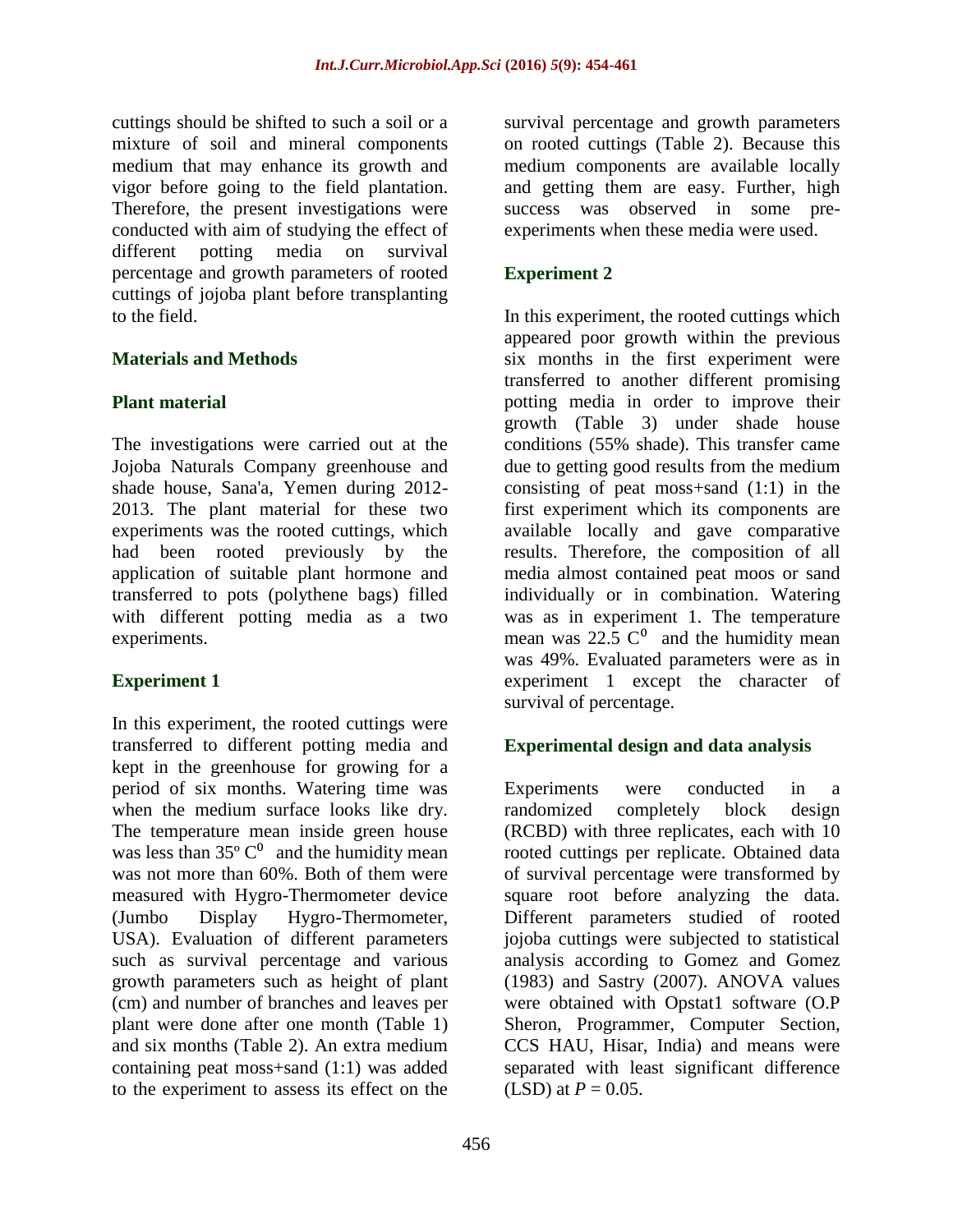### **Results and Discussion**

Influence of different potting media on survival percentage and various growth parameters of jojoba rooted cuttings under greenhouse conditions after a month of transplanting were studied (Table 1). Survival percentage of jojoba rooted cuttings was more than 98% in all potting media used but with no significant effect after a month of transplanting to the pots. Significantly, the number of shoots per plant was the highest (2.33) with medium contained peat moss+ vermiculite+ perlite (1:1:1) compared to the other media in which they did not differ significantly.

Number of leaves per plant had a trend to give the same result as in number of shoots per plant, where the highest value of this character (2.33) was recorded by the medium comprised of peat moss+ vermiculite+ perlite (1:1:1) and the significant difference was seen among the rest media. The highest value of the height of plant (24.66cm) was recorded by medium consisted of peat moss+ vermiculite+ perlite  $(1:1:1)$  whereas the lowest value  $(10 \text{ cm})$  of this character was recorded with medium composed of cocopeat  $s$  sand  $(1:1)$ . This high survival of rooted cuttings in these media (peat moss+ vermiculite+ perlite (1:1:1) reflected the fact that these combinations might have provided favorable physical conditions and sufficient nutrients to the cuttings needed for activating enzymatic and biochemical processes (Wazir *et al*., 2003).

Similarly, which was said for survival percentage character, also it might be said for the other parameters studied in the same superior medium (peat moss+ vermiculite+ perlite (1:1:1). Similarly, the second evaluation of jojoba rooted cuttings was done after six months of growth in the same pots. Additional to different parameters such

as survival percentage, height of plant (cm) and number of shoots, nodes and leaves per plant were evaluated (Table 2). Values of survival percentage differed significantly; the highest value (95%) was recorded with medium contained peat moss+ vermiculite+ perlite  $(1:1:1)$  and the lowest value  $(84%)$ was noticed with medium consisted of cocopeat+ sand (1:1). On the same trend, the number of branches per plant was the highest (3.66) in the same pervious medium whereas the least value of this character (1.0) was recorded in another media used (cocopeat alone, cocopeat+ perlite and cocopeat+ sand). The medium comprised of peat moss+ vermiculite+ perlite (1:1:1) also gave the highest value (40.333) of number of leaves per plant whereas the lowest number of this character (5.66) was recorded with medium contained cocopeat+ sand  $(1:1).$ 

Height and number of nodes per plant were also similar to the previous character in which the highest values of both (31 cm and 12.33 nodes, respectively) were recorded in the medium composed of peat moss+ vermiculite+ perlite (1:1:1) compared to the rest media. The lowest value of height of plant (11.33 cm) was recorded in the medium consisted of cocopeat + perlite  $(1:1)$ and cocopeat  $s$  sand  $(1:1)$ . On the other hand, almost the medium contained peat moss+ vermiculite+ perlite (1:1:1) gained the highest values of all parameters studied (Table 2).

This also might be due to the rich nutritional status and better physical conditions of this mixture in which the mixture contains organic matter in form of peat moss, and mineral substances in form of vermiculite and perlite, all are good for better survival and growth of rooted cuttings than the media consisted of organic matter or mineral substance alone.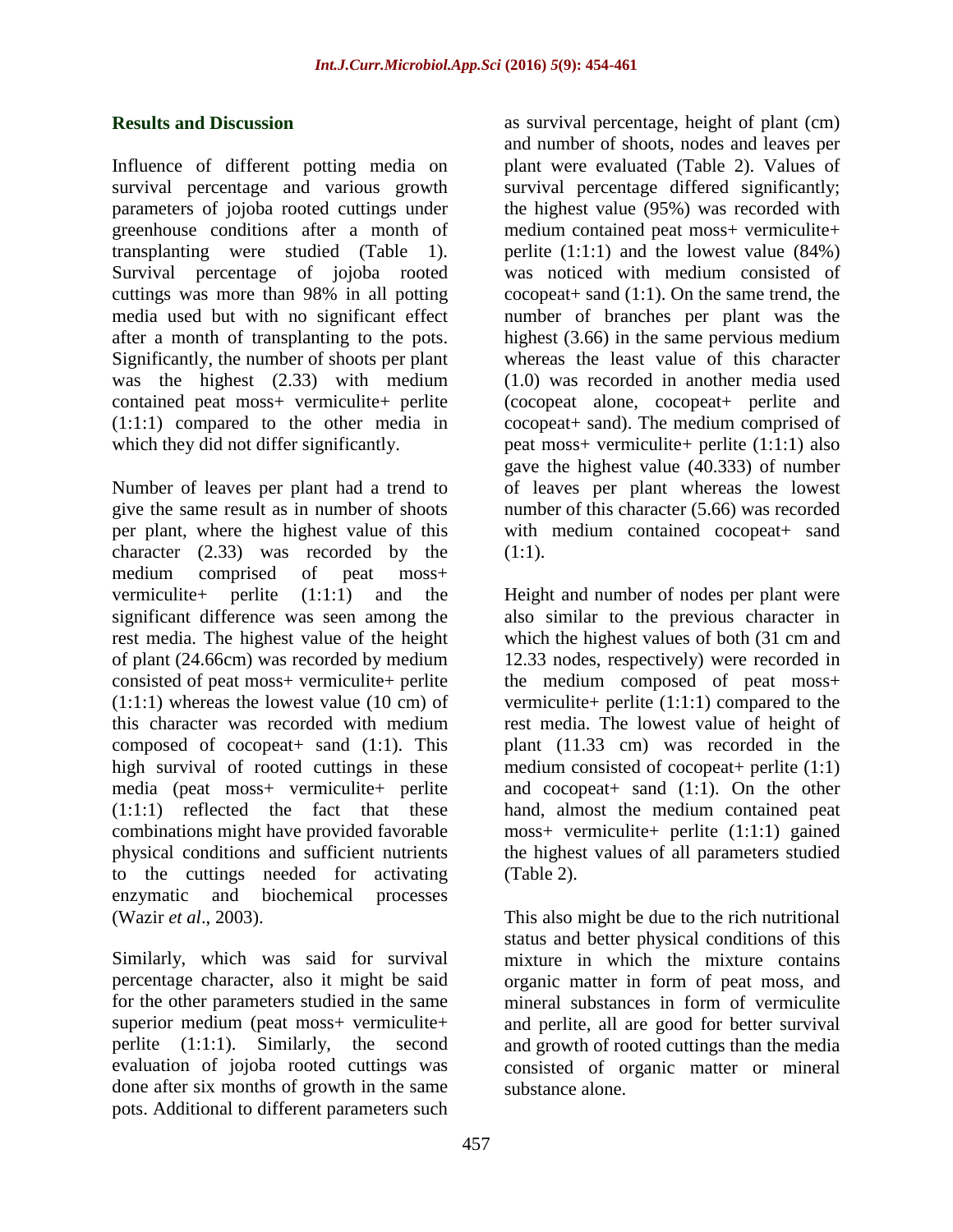| <b>Substrates</b>               | % Survival  | No. of            | No. of             | Height of plant    |
|---------------------------------|-------------|-------------------|--------------------|--------------------|
|                                 | (Mean)      | shoots/plant      | leaves/ plant      | (cm)               |
|                                 |             | $(Mean \pm SE)^T$ | $(Mean \pm SE)^T$  | $(Mean \pm SE)^T$  |
| Peat moss+vermiculite + perlite | 99.70 $a^3$ | $2.33 \pm 0.33$ a | $24.33 \pm 0.88$ a | 24.66 $\pm$ 0.88 a |
| (1:1:1)                         | $(10.03)^2$ |                   |                    |                    |
| Cocopeat                        | 98.66 a     | $1.00\pm0.28$ b   | $11.66 \pm 0.33$ b | $13.66 \pm 0.88$ b |
|                                 | (9.98)      |                   |                    |                    |
| Cocopeat+perlite                | 98.66 a     | $0.66 \pm 0.16 b$ | $9.33 \pm 0.88$ b  | $10.16 \pm 0.92$ c |
| (1:1)                           | (9.98)      |                   |                    |                    |
| Cocopeat+sand                   | 99.00 a     | $0.50 \pm 0.28$ b | $10.00 \pm 0.57$ b | $10.00 \pm 0.82$ c |
| (1:1)                           | (10.00)     |                   |                    |                    |

#### **Table.1** Effect of different potting media on the growth of rooted jojoba cuttings under greenhouse conditions

<sup>1</sup> Values represent means  $\pm$  SE (Standard Error), means followed by the same letter within columns are not significantly different by the LSD test at 5 % probability level.

<sup>2</sup>Data in brackets are square root transformed values.

Data were recorded a month after transplanting to pots.

### **Table 2** Effect of different potting media on the growth of rooted jojoba cuttings under greenhouse conditions

| <b>Substrates</b>                                 | % Survival         | No. of             | No. of            | Height of         | No. of nodes/      |
|---------------------------------------------------|--------------------|--------------------|-------------------|-------------------|--------------------|
|                                                   |                    | shoots/            | leaves/           | plant (cm)        | plant              |
|                                                   |                    | Plant              | plant             | $(Mean \pm SE)^T$ | $(Mean \pm SE)^T$  |
|                                                   |                    | $(Mean \pm SE)^T$  | $(Mean \pm SE)^T$ |                   |                    |
| Peat moss + Vermiculite +                         | $95.00 a^2$        | $3.66 \pm 1.20$ a  | $40.33 \pm 2.02$  | $31.00 \pm 0.57$  | $12.33 \pm 1.20$ a |
| Perlite                                           | (9.79)             |                    | a                 | a                 |                    |
| (1:1:1)                                           |                    |                    |                   |                   |                    |
| Cocopeat                                          | 87.00 bc           | $1.00\pm00$ b      | $11.33 \pm 1.76$  | $16.33 \pm 2.18$  | $6.66 \pm 0.33$ b  |
|                                                   | (9.38)             |                    | bc                | b                 |                    |
| $Co\operatorname{copeat} + \operatorname{Perlit}$ | 85.00 cd           | $1.00\pm00$ b      | $6.66\pm2.40$ c   | $11.33 \pm 1.66$  | 3.66 $\pm$ 0.88 c  |
| (1:1)                                             | (9.30)             |                    |                   | C                 |                    |
| $Co\operatorname{copeat} + \operatorname{sand}$   | 84.00 d            | $1.00 \pm 00$ b    | $5.66 \pm 2.33$ c | $11.33 \pm 1.45$  | $3.33 \pm 1.20$ c  |
| (1:1)                                             | (9.21)             |                    |                   | c                 |                    |
| Peat $m$ oss + Sand                               | 89.00 <sub>b</sub> | $2.33 \pm 0.33$ ab | $18.33 \pm 3.48$  | $16.66 \pm 1.45$  | 5.66 $\pm$ 0.88 bc |
| (1:1)                                             | (9.52)             |                    | h                 | b                 |                    |

<sup>1</sup> Values represent means  $\pm$  SE (Standard Error), means followed by the same letter within columns are not significantly different by the LSD test at 5 % probability level.

<sup>2</sup>Data in brackets are square root transformed values.

Data were recorded six months after transplanting the plants to the pots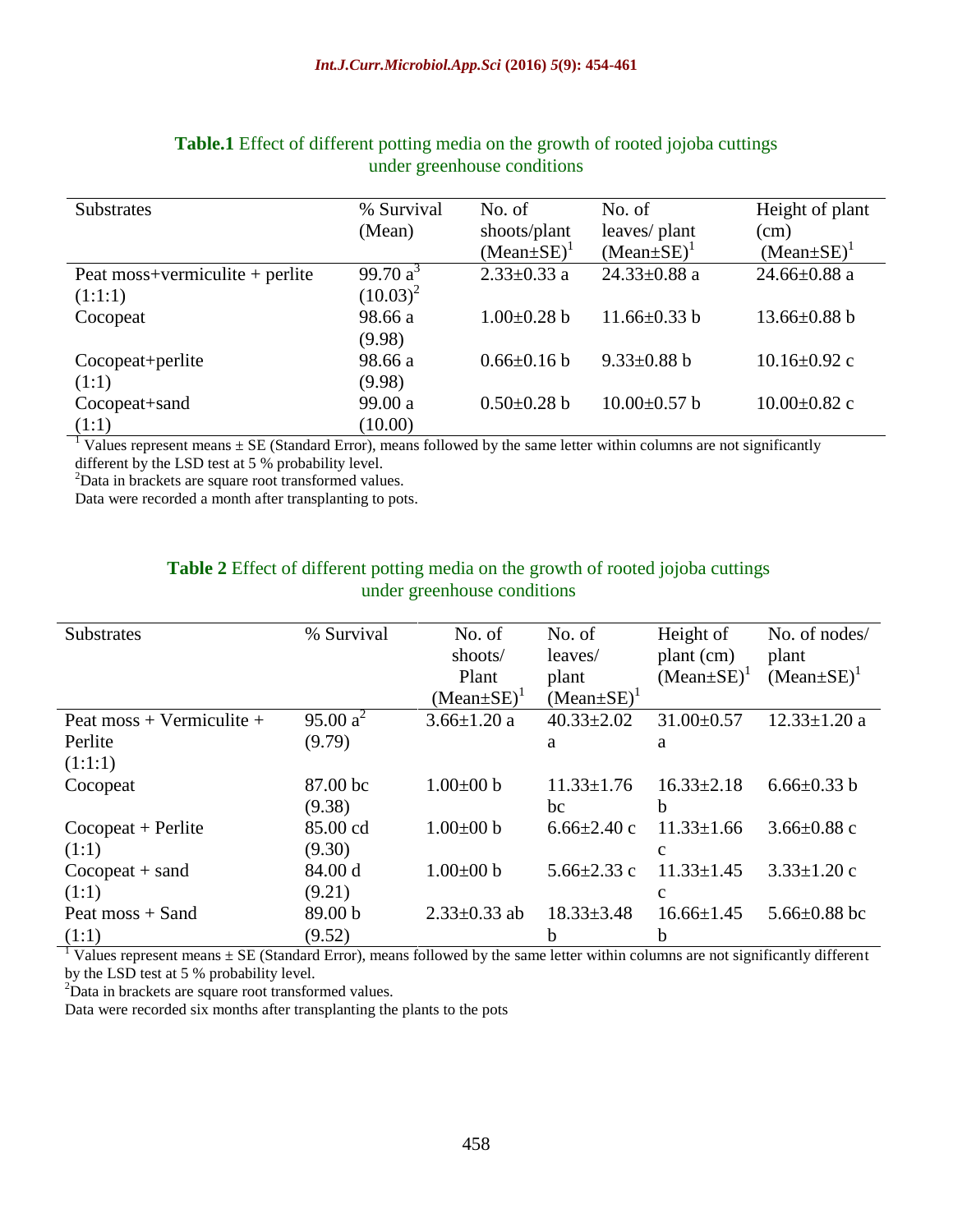| <b>Substrates</b>         | No. of shoots/                 | No. of              | Height of plant    | No. of nodes/     |
|---------------------------|--------------------------------|---------------------|--------------------|-------------------|
|                           | Plant                          | leaves/ plant       | (cm)               | plant             |
|                           | $(Mean \pm SE)^T$              | $(Mean \pm SE)^T$   | $(Mean \pm SE)^T$  | $(Mean \pm SE)^T$ |
| Peat moss + Vermiculite + | $3.00\pm0.57$ abc <sup>2</sup> | $23.33 \pm 2.02$ a  | $27.33 \pm 3.93$ a | $7.66 \pm 0.88$ a |
| Perlite $(1:1:1)$         |                                |                     |                    |                   |
| Peat moss $+$ Sand (1:1)  | $1.66 \pm 0.33$ d              | $15.00 \pm 2.64$ c  | $17.66 \pm 1.76 b$ | $6.00\pm0.57$ ab  |
| $Soil + Sand (1:1)$       | $2.00 \pm 0.00$ bcd            | $11.00\pm0.57$ bc   | $15.66\pm1.45$ b   | $4.66 \pm 0.33$ b |
| Soil $(1:1)$              | $1.00 \pm 00 d$                | $11.00 \pm 1.52$ bc | $14.00\pm0.57$ b   | $4.00\pm0.57$ b   |
| $Soil + Peat$ moss + Sand | $3.66 \pm 0.60$ ab             | $17.00 \pm 1.00$ b  | $16.83 \pm 1.92 b$ | $4.33 \pm 0.88$ b |
| (1:1:1)                   |                                |                     |                    |                   |
| $Soil + Peat$ moss + Sand | $4.00 \pm 0.57$ a              | $16.66 \pm 1.85$ b  | $18.33 \pm 1.48$ b | $4.66 \pm 0.66$ b |
| (1:0.5:1)                 |                                |                     |                    |                   |

**Table.3** Effect of different potting media on the growth of rooted jojoba cuttings under shade house conditions

<sup>1</sup> Values represent means  $\pm$  SE (Standard Error), means followed by the same letter within columns are not significantly different by the LSD test at 5 % probability level.

<sup>2</sup>Data in brackets are square root transformed values.

Data were recorded a month after transplanting to the pots

After a month of transplanting rooted cuttings of jojoba plant which appeared poor growth within consumed time in the experiment 1 to another combinations of growth media and to another conditions (shade house), these media contained combinations of soil, sand, and peat moss because of its superiority for producing comparative growth at almost all parameters studied as in experiment 1 compared to the best medium which contained peat moss+ vermiculite+ perlite (1:1:1) (Table 3). All parameters of growth at different potting media were evaluated. Generally, these parameters differed significantly. The medium consisted of peat moss+ vermiculite+ perlite (1:1:1) yielded the greatest values of number of leaves per plant (23.33), height of plant (27.33 cm) and number of nodes per plant (7.66) except the number of shoots per plant (4.0) which was recorded with medium contained soil+ peat moss+ sand (1:0.5:1). Either, the medium contained soil+ peat moss+ sand (1:1:1) or the similar medium which contained the same contents of soil and sand and half quantity of peat moss (1:0.5:1) recorded

comparative values for almost all parameters studied in comparisons to the other media used except with the best medium (peat moss+ vermiculite+ perlite; 1:1:1). These two media were statistically on a par with each other for different parameters applied. Superiority of these media, it may be attributed to nutritionally better mixtures, high water and nutrient holding capacity, good drainage and high porosity, which helped in the development of excellent root system. Such media enhance apical meristematic activities and also trigger cambial division. Decomposed organic matter improves pore spaces, water holding capacity and microbial activity that result in a maximum shoot growth (Wazir *et al*., 2004).

In conclusion, the present study was created a composition of growth media which was superior for survival percentage and growth of jojoba rooted cuttings under green and shade house conditions i.e., soil+ peat moss+ sand (1:1:1) for almost all parameters used. The components of these media almost available locally. Of course, the superiority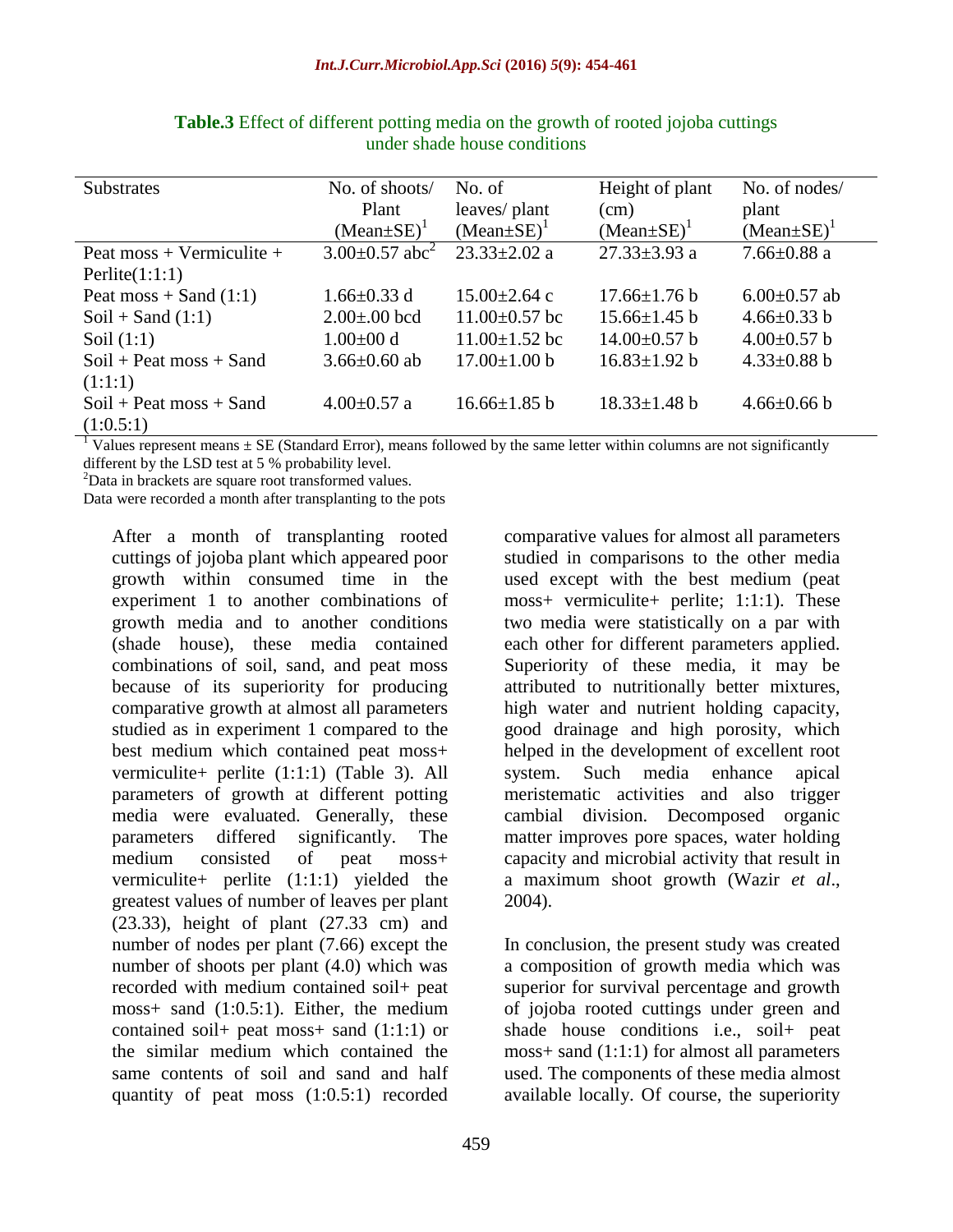rank of this medium almost similar to the ideal composition medium; peat moss+ vermiculite+ perlite (1:1:1) but the components of this ideal medium are imported and need hard currency to be imported to Yemen. Further, there is no much difference between both of them with respect to their effect on the different parameters investigated.

## **Acknowledgments**

We are grateful to the Jojoba Naturals Company (Headquarter, Uruguay) for giving us a permission to make the experiments in their greenhouse and shade house and providing necessary materials at Yemen, without their help and support nothing might be achieved in this work.

## **References**

- Ahmad, I., Qasim, M. 2003. Influence of various potting media on growth and nutrient uptake efficiency of Scindapsus aureus. *Int. J. Agri. Biol.,*  5: 594–597.
- Bagby, M.O. 1988. Comparisons of properties and function of jojoba oil and its substitutes. In: Baldwin. A.R (eds.)*, Proceedings of the 7th International Conference on Jojoba and its Uses. American Oil Chemists' Society, U.S.A.,* pp 190–200.
- Bashir, M.A., Mushtaq, A. & Muhammad, A.A. 2007. Effect of various potting media on growth of rooted jojoba (*Simmondsia chinensis*) cuttings. *Int. J. Agri. Biol.,* 9(1): 147-151.
- Eed, A.M. & Burgoyne, A.H. 2014. Effect of different rooting media and plant growth regulators on rooting of jojoba (*Simmondsia chinensis* (Link) Schneider) semi-hard wood cuttings under plastic tunnel conditions. In: Sandhu, S. & Yingthawornsuk, T.

(eds) *Proceedings of the International Conference on Agricultural, Ecological, and Medical Sciences, 6-7 February, Bali, Indonesia*, pp 14-17.

- Feldman, W.R., Palzkill, D.A. & Hogan, L. 1983. Nutrition and growth of vegetatively propagated Jojoba. *Proceedings of the 5th International Conference on Jojoba and its Uses, pp 181–95. October 11–15, 1982, Tucson, Arizona (U.S.A.)*
- Gomez, K.A, & Gomez A.A. 1983. Statistical procedures for agricultural research. *John Wiley & Sons, New York, pp* 298-308.
- Harsh, L.N. & Muthana, K.D. 1985. Rooting media for vegetative propagation of *Acacia albida*. *J. Trop. Forestry,* 1: 275–276.
- Harsh, L.N., Tewari, J.C., Patwal, D.S. & Meena, G.L. 1987. Package of practices for cultivation of jojoba (*Simmondsia chinensis*) in arid zone. *CAZRI, Jodhpur (India),* pp 1–19.
- Howard, B.H., Banko, T. & Milbocker, D.C. 1984. Rooting response of jojoba cuttings to stem-wounding, nodal preparation, and IBA treatment. *Plant Propagator,* 30: 12–14.
- John, P.M. 1981. The rooting medium and soil pH, plant propagation. *John Willy and Sons Inc. London,* pp 201.
- Lee, C.W. & Palzkill, D.A. 1984. Propagation of jojoba by single node cuttings. *Hort. Sci.,* 19: 841–842.
- National Oilseed and Vegetable Oils Development Board. 2008. Jojoba a potential tree borne oilseed. *Ministry of Agriculture, India.*
- National Research Council (USA). 1985. Jojoba: New crop for arid lands, new raw material for industry. *National Academic Press (Washington D.C), U.S.A*
- Palzkill, D.A. 1988. Propagation of jojoba by stem cuttings. *Proceedings of the*